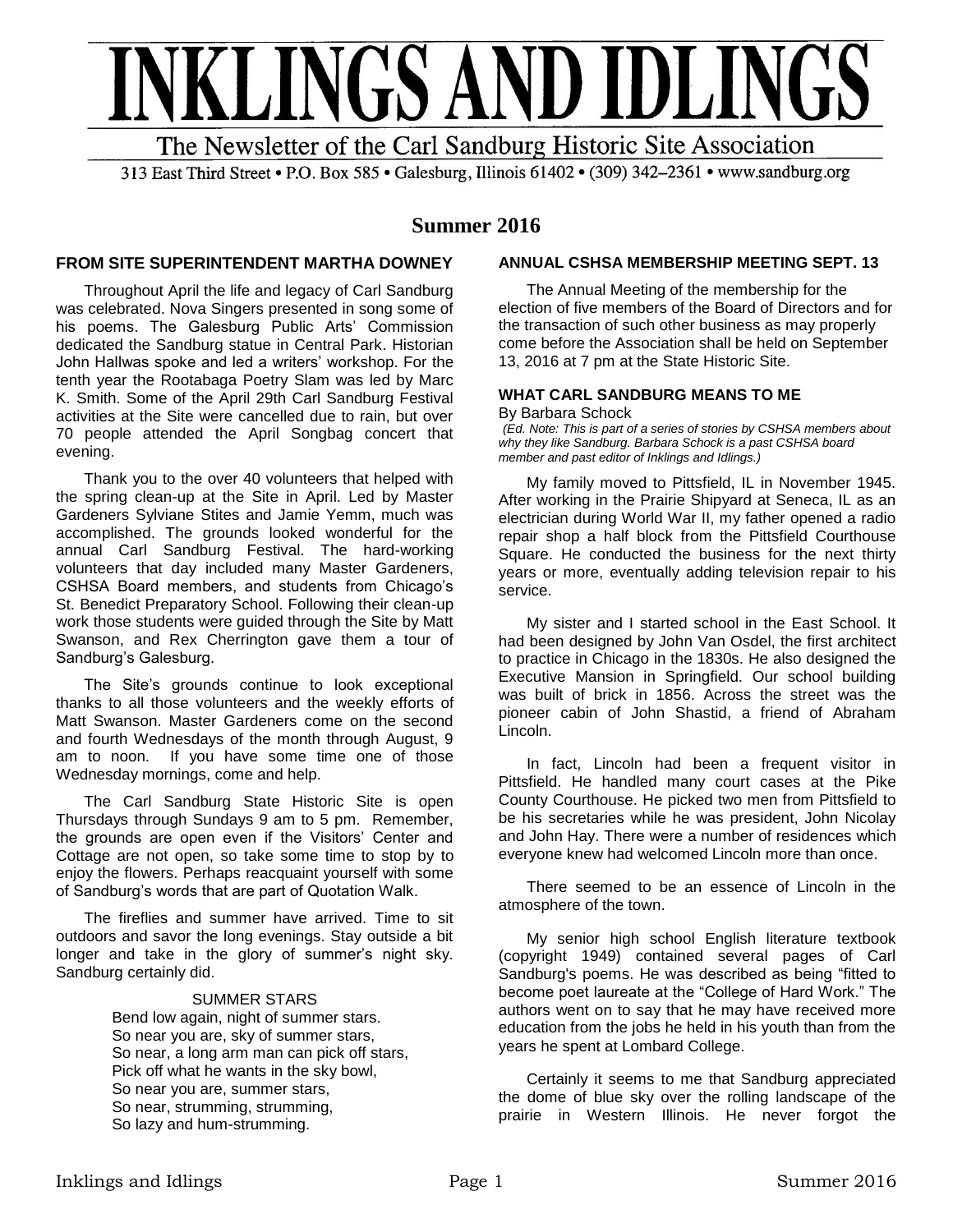hardworking people of his hometown. He never forgot the unfairness of life that industrialization brought to the millions of immigrants who came to America seeking a chance to do better in their lives.

The book contains a poem which I have always remembered because of its imagery. Next year will be the centennial of the United States' entry into World War I. "Buttons" is a particularly evocative description of that conflict.

### *BUTTONS*

*I have been watching the war map slammed up for advertising in front of the newspaper office.*

*Buttons—red and yellow buttons—blue and black buttons—are shoved back and forth across the map.*

*A laughing young man, sunny with freckles,*

*Climbs a ladder, yells a joke to somebody in the crowd,*

*And then fixes a yellow button one inch west*

- *And follows the yellow button with a black button one inch west.*
- *(Ten thousand men and boys twist on their bodies in a red soak along a river edge,*
- *Gasping of wounds, calling for water, some rattling death in their throats.)*
- *Who would guess what it cost to move two buttons one inch on the war map here in*
- *front of the newspaper office where the freckle-faced young man is laughing to us?"*

Perhaps the Korean Conflict which coincided with my high school years also had an effect on my thinking. There were several boys attending Pittsfield High School who went off to the war. At least one was seriously injured. I had a distant cousin who was killed in Korea.

While attending the University of Illinois I saw Carl Sandburg perform in Fohlinger Auditorium. Two of my friends went with me. My enthusiasm for the poet must have been apparent to my friends, because when I graduated, they gave me a signed copy of *The Sandburg Range* which was published in 1957.

Many years later my husband Christian and I moved to Galesburg. Our friend Margaret Krueger was president of the Carl Sandburg Historic Site Association. She immediately asked Christian to serve on the board of directors, because she was familiar with his work with the Elgin Area Historical Society. In 1999 I became editor of *Inklings and Idlings*, the newsletter of the Association.

I began by reading *Always the Young Strangers*, Sandburg's autobiography. The description of the town and its people became very clear to me. By reviewing the microfilm of the daily newspapers at the Galesburg Public Library I was able to fill in some of the personalities and events which occurred during the years Sandburg was growing from an infant to a man. Both gave me many ideas for articles to be published in the newsletter.

After editing *Inklings and Idlings* for nine years I switched to providing articles for The Galesburg Planet edited by the late Mike Kroll. Then I was asked to serve on the CSHSA Board of Directors and began writing weekly articles for the Association web site. There are more than 160 of them now on display at sandburg.org. The stories also appear on the Facebook page of the Galesburg *Register-Mail*.

It is very gratifying to know that the articles can be read around the world, sometimes by the hundreds and occasionally by the thousands. It had been my hope that writing articles about Carl Sandburg and Galesburg in the nineteenth century would be a tiny drop, like a stone skipped across a pond, that would radiate in larger and larger circles. As might be guessed, I believe everybody should know about Carl Sandburg and Galesburg!

# **CARL SANDBURG, MY AMERICA, OR SING, THE BELOVED COUNTRY (PART II)**

By Pierre Brackman

*(Ed. Note: Pierre Brackman lives in Lille, France. He is an English teacher with a "passion for American literature and even more particularly American poetry." He studied for a year at Amherst College, Amherst, MA and received a Master of Arts Degree in American Literature and Civilization. In Part I, which appeared in the Spring, 2016 issue of I&I, he discussed why is moved by Sandburg and stated, "[Sandburg] is the voice of the America I love."*

Carl Sandburg is also a perfect example of a true great American story. When we focus on his life, we learn where he came from and what he reached. When he was young, he drove a milk wagon, was a bricklayer, and worked on farms, and received two Pulitzer Prizes years later. His parents were immigrants from Sweden. He became the voice of America. He even became America, in President Johnson's words. His youth and what he went through was of paramount importance to shape his ideas and to make him responsive to the social disarray he witnessed. He believed, as he wrote in poems, that since heroes such as Abraham Lincoln were gifts given by the people, the people must be loved and taken care of. Didn't he write in the introduction to "A Message to Garcia," ''No day passes but I meet a man in whose eyes are the shadow and flash of heroism.''? Indeed, I am deeply convinced that this strong belief in the human race was of paramount importance in his political choice to side with the underdog, and, in Isaiah's words, to seek justice, reprove the ruthless, defend the orphan, plead for the widow. Why? Because he loved the ''family of man.'' Every part of the human race was part of his family, of our family. In that sense, he did not speak only to American people. His audience went far beyond the borders of the United States.

Sandburg was beyond dispute very attached to the ideals of justice and equality. That's why he became a Socialist. Why Socialist? There is a wide range of different manners to be one. Some claim to be so because they are keen Karl Marx readers. Some are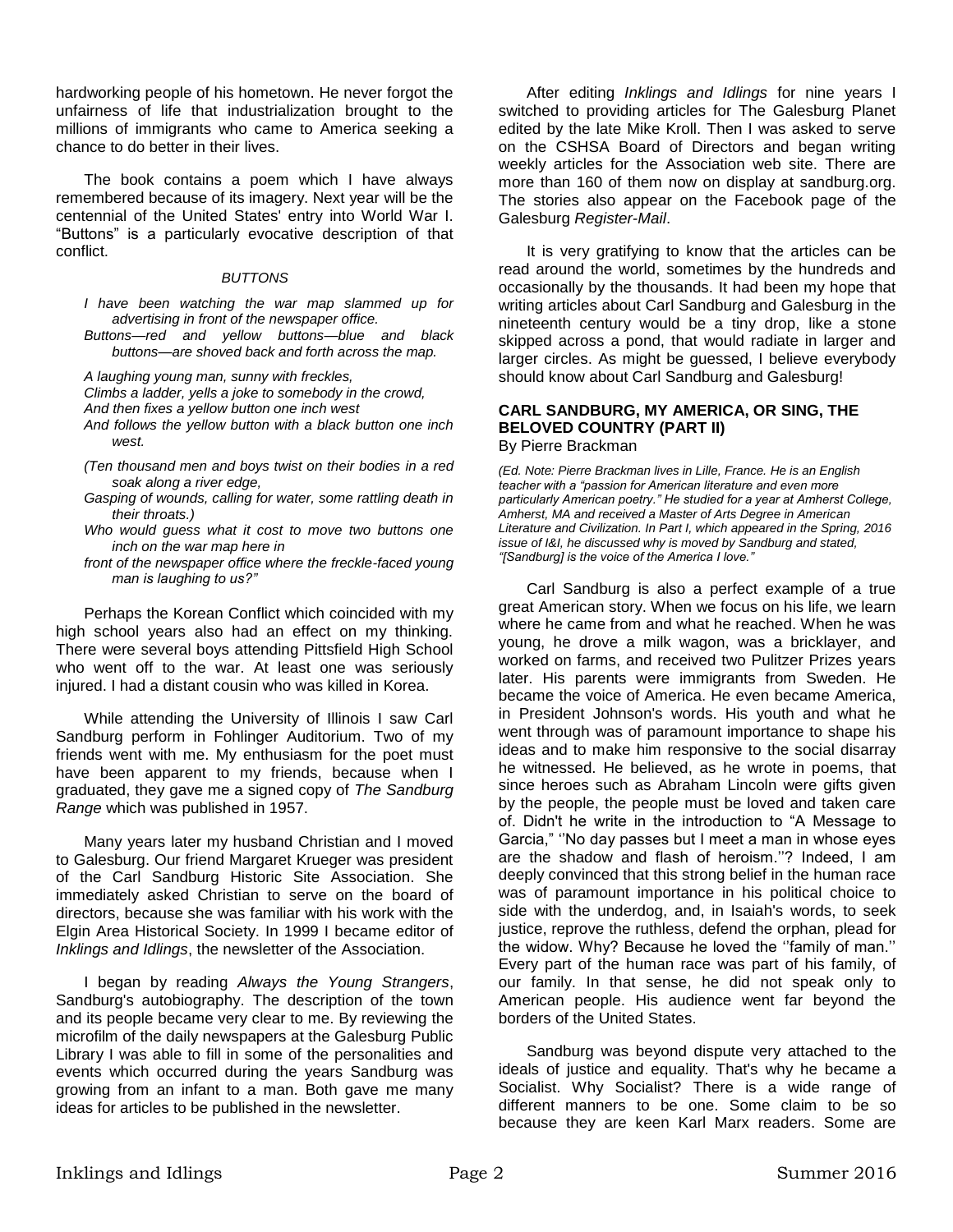waiting for and getting prepared for a revolution. There are those who are willing to build a better society for all, and this is certainly the way Sandburg was a Socialist. In one of his books, Emile Durkheim writes that Socialism is "not a science, or a small sociology; it is a cry of pain, and sometimes of anger, let out by the men who the most vividly feel our collective malaise.'' Perhaps that's why Sandburg was a Socialist. He could see that all was not fair, and he wanted to correct it. Therefore, being Socialist was the best way he could find to be a real patriot. In Helen Suzman's words, being a patriot means to keep your country right when it is right, and to put it right when it is wrong. With so much injustice around him, Sandburg could not be indifferent.

Injustice was very strong in the beginning of the 20th century, as the Walsh Report explained. The wealth distribution was nowhere near just. The richest 2% owned 60% of the wealth while the poorest 65% owned only 5% of the wealth. America, which was a modern Promised Land for all those who were seeking a better life, failed in its promise to make life better for everyone. It did not fulfil its promise when it accepted child labor. Sandburg, the poet and the man, could not remain insensitive to that. That is why his choice was the furthest he could push the ideal of the American Dream.

As Penelope Niven puts it, ''Sandburg's socialism encompassed both the welfare of society as a whole and the value of the individual life.… In the platform of the Wisconsin Social-Democratic Party he found a design for the kind of society he envisioned: reformed government; the elimination of corrupted power; the prohibition of child labor; protection of rights of women in the labor force; the right of literate women to vote; tax reform, including graduated income and property tax; urban renewal; free medical care and school textbooks; public works projects to improve the environment and provide work for the unemployed; state farm insurance; pensions; workmen's compensation; municipal ownership of utilities; higher wages and shorter hours for working people; better living and working conditions for everyone.'' This is what America should be about, according to Sandburg. Some of these programs have been achieved. The rest of it is still to be achieved.

With Sandburg we can understand that fighting for a better life for everyone is worth the effort. As the dream of medical care would have seemed crazy in the early 20th century, I wonder what he would have thought of the 2010 Affordable Care Act. As a matter of fact, Sandburg would perhaps be looked upon as a Social-Democrat nowadays, which makes some sense as he has Swedish roots and Sweden is very often mentioned as an example of successful Social-Democracy. Interestingly enough, the Gini coefficient, used to measure inequality in each country, shows that Sandburg's political intuition was right. For those who hate injustice more than anything else the Scandinavian Social-Democracies are examples to be studied. When you have a look at this ranking according to the Gini coefficient and thus according to income inequality, countries such as Sweden and Denmark have historically been at the top of equality. What I have read about Sandburg has made it clear to me that he did not want any revolution to happen. All he wanted was strong political reforms so that people do not die while working in their factories, and so that every child could go to school in order to succeed, not being hampered by his parents' social condition. His poetry is tinged with politics. Depicting working-class people struggling with the harsh conditions of their lives, his art expressed his political convictions.

Today I read an article that had just been written about a very moving discovery in the state of Oklahoma. During renovation work in Emerson High School boards were uncovered and what was written back then, that is, in 1917, according to the article, is intact. On one of them, it is quite moving to read the handwriting of a child with this part of the Pledge of Allegiance, "I give my head and my life to my Lord and One nation indivisible with justice for all.'' If I am not mistaken, that is not exactly what the Pledge of Allegiance says, but that is what is written on the board. I suspect this is why Sandburg had that kind of political conviction--because he believed in his country and believed in justice for all. Yes, Carl Sandburg is America.

### RIGHT OR WRONG: MY HUMANITY

In one of her articles on Sandburg, Penelope Niven quotes what Archibald MacLeish said about the poet at the Carl Sandburg Memorial Ceremony on September 17, 1967, ''Sandburg had a subject–and the subject was belief in man.'' I cannot think of a subject that could be more noble, and more necessary, particularly nowadays, as we certainly need to focus on what draws us together much more than on what pulls us apart, contrary to what hate-mongers would like us to believe.

He was not only writing for Americans. Sandburg wrote for men in general, whoever they were and whoever they are. He was very attached to universalism. There is a transcendentalist tinge in the following lines, ''The people is Everyman, everybody. Everybody is you and me and all others. What everybody says is what we all say.'' I read that he had refused to join fraternities when he was at Lombard College, undoubtedly on behalf of his thirst for universalism. Indeed, we can understand why he refused to join any exclusive fraternity or association, because they reject the others. I tried to check that fact as regards Sandburg, and the fact was confirmed by an archive assistant who kindly and swiftly wrote back to me. I am grateful for that. Indeed, he never joined any fraternity but organized the Poor Writers' Club with Dr. Philip Green Wright and the Erosophian Society. It was a club devoted to speeches and debates. It claimed he had been a member of that society. This thirst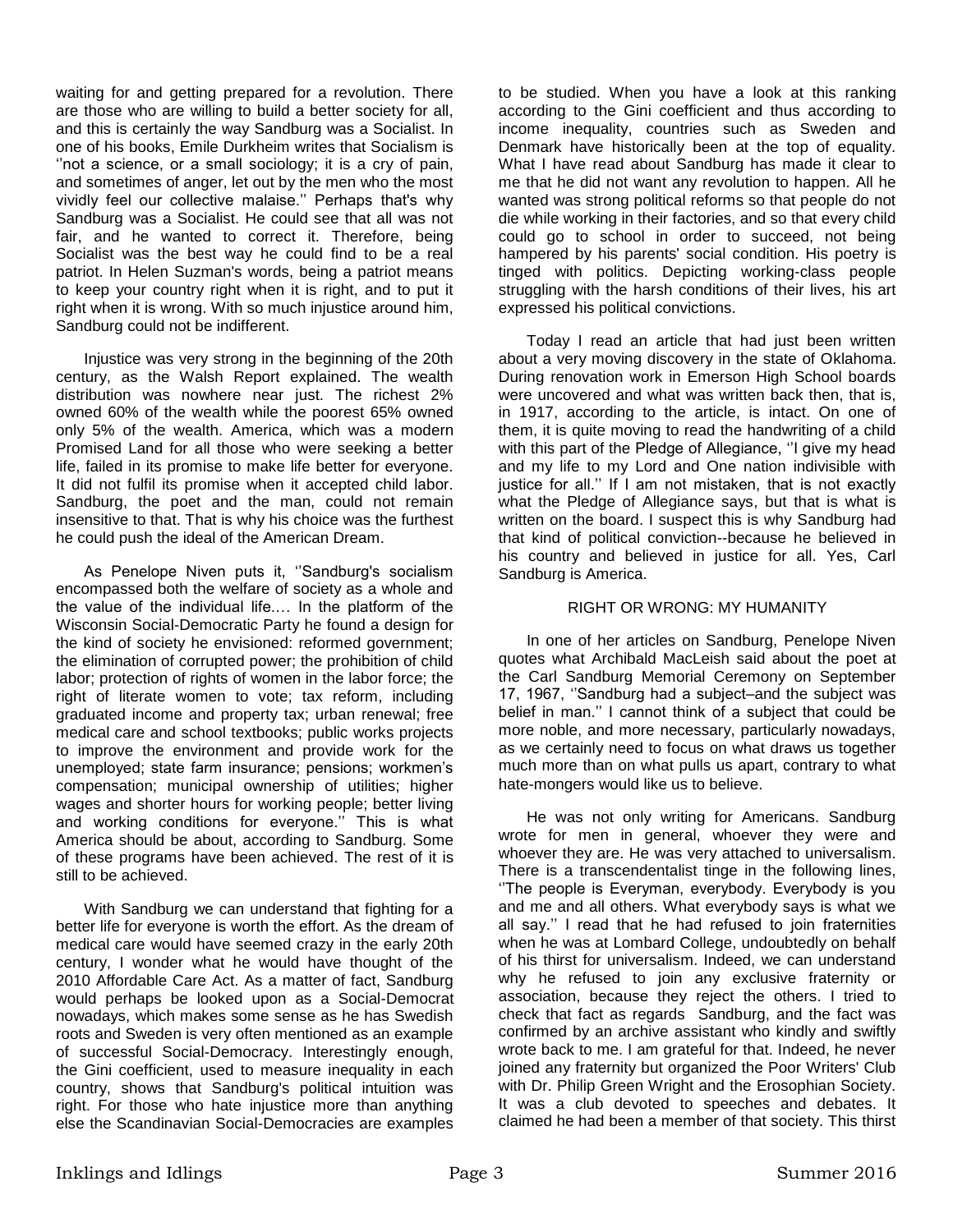for universalism was also translated into choices and decisions. Thanks to Penelope Niven, I could read that he had collaborated with his brother-in-law Edward Steichen on a photographic exhibition entitled ''The Family of Man.'' There were 503 pictures aimed at being the ''mirror of the essential oneness of mankind throughout the world.'' That is putting perfectly what I can find in Sandburg's writings. Reading him, we are invited to treat our fellow humans as equals, as the most sacred things on earth and not as a threat or a danger.

This was also one of the reasons why he was a Socialist. He cared for others. He cared for workers. A few weeks ago I watched a horrendous report on the French parliamentary TV channel about the Rana Plaza collapse (also known as the Savar building collapse) in Bangladesh. In that catastrophe more than one thousand people were reported to have died, and more than two thousand were injured. People in that building were working for famous companies selling products everywhere in the world. They died because of short production deadlines, because of unsafe working conditions. In that report people had faces, faces covered with tears. They had names. And watching this report, I wondered what Sandburg would have written about that catastrophe, and I was convinced that Sandburg's sensibility and his anger were still relevant today. More than relevant, they are certainly our duty. Feeling that is certainly one of the best tributes we can pay to him.

### THE PLACE

I was in the United States for a year. That was seven years ago already. And when I read poems such as ''Broadway,'' Sandburg's words strike a chord, ''I shall never forget you, Broadway/ Your golden and calling lights./ I'll remember you long,/ Tall-walled river of rush and play.'' This geography of the United States that we find in Sandburg's poetry is very appealing as I am longing for the day when I will see the place where the poet was born, to see for myself the landscapes he describes and the places he loved.

I think that we can say that Carl Sandburg is a landmark for the American Midwest, and I consider him a Midwestern writer just as Alice Munro's writings are deeply rooted in Ontario, as Sherwood Anderson is rooted in Ohio, as Robert Frost is marked by New England, or Faulkner by the South. Unfortunately, I did not spend enough time in the American Midwest to meet people living there and to let the atmosphere infuse in my mind. But I believe that to understand and to deeply feel what Sandburg felt writing in verse, one has to spend some time there. That would be a wonderful pilgrimage to do. Besides, it quite struck me to see on a picture how much Remembrance Rock behind Sandburg's birthplace cottage looked similar to the famous Plymouth Rock that can be seen in Massachusetts. Maybe the similar look can remind us that Sandburg was America.

His free verse, his political commitment, his love for the Midwest, and his belief in mankind are all the reasons why I have become a keen Sandburg reader. Although I have started to read him only recently, I can feel this is the beginning of a lifelong passion. In my eyes he ideally represents America. When I will be asked why I love the USA, from now on, I will answer with "The People, Yes." I definitely understand why he was described as the voice of America and as truly representative of the American identity. He exactly described the best America has to offer. To be the voice of the people and of America, he managed to keep, as he put it, ''this boy heart of [his] with tears for the tragic, love for the beautiful, laughter at folly, and silent, reverent contemplation of the common and everyday mysteries.'' I like his freedom in writing, describing wonderful landscapes, and focusing on people, wishing the best for the people and also for his country. He was an idealist, exposing suffering and exploitation, longing for equality and freedom. He was a poet. This kaleidoscopic identity of his, born of immigrant parents, worker, traveler, musician, poet, politically committed, is what makes him a truly and deeply American poet, epitomizing America itself.

## **YOUTH AND PIONEERS: AN ODE BY CARL SANDBURG**

### By Mike Hobbs

At our June 14 CSHSA board meeting Bill Morris read the talk "Youth and Pioneers" given by Sandburg in 1937 on the occasion of the rededication of Old Main at Knox College. Built in 1857, the site of an 1858 Lincoln-Douglas Debate, venerable Old Main was in bad shape structurally by the 1920's. In a story about Old Main by Dr. R. Lance Factor, George Appleton Lawrence Distinguished Professor of Philosophy at Knox, that appeared on the college's website, he wrote that by 1927, "The [Knox] Trustees faced a major dilemma. Old Main must be renovated or destroyed." Janet Greig Post, Knox 1894, the college's first woman Trustee, chaired a Restoration Committee that established an Alumni Fund to pay for renovation. According to a story that appeared in the Summer 2010 issue of *I&I*, "Economic conditions in 1930 made fund-raising next to impossible. The Trustees suspended the campaign, but Mrs. Post determinedly pursued funding on her own. By 1932 she had miraculously raised the needed money and renovation began. Old Main was rededicated on June 15, 1937."

Sandburg began his talk imagining Old Main as an observer of the passage of time and young people with eternal questions about the purposes of life:

*Old and tarnished is the saying, "Time is a great teacher."*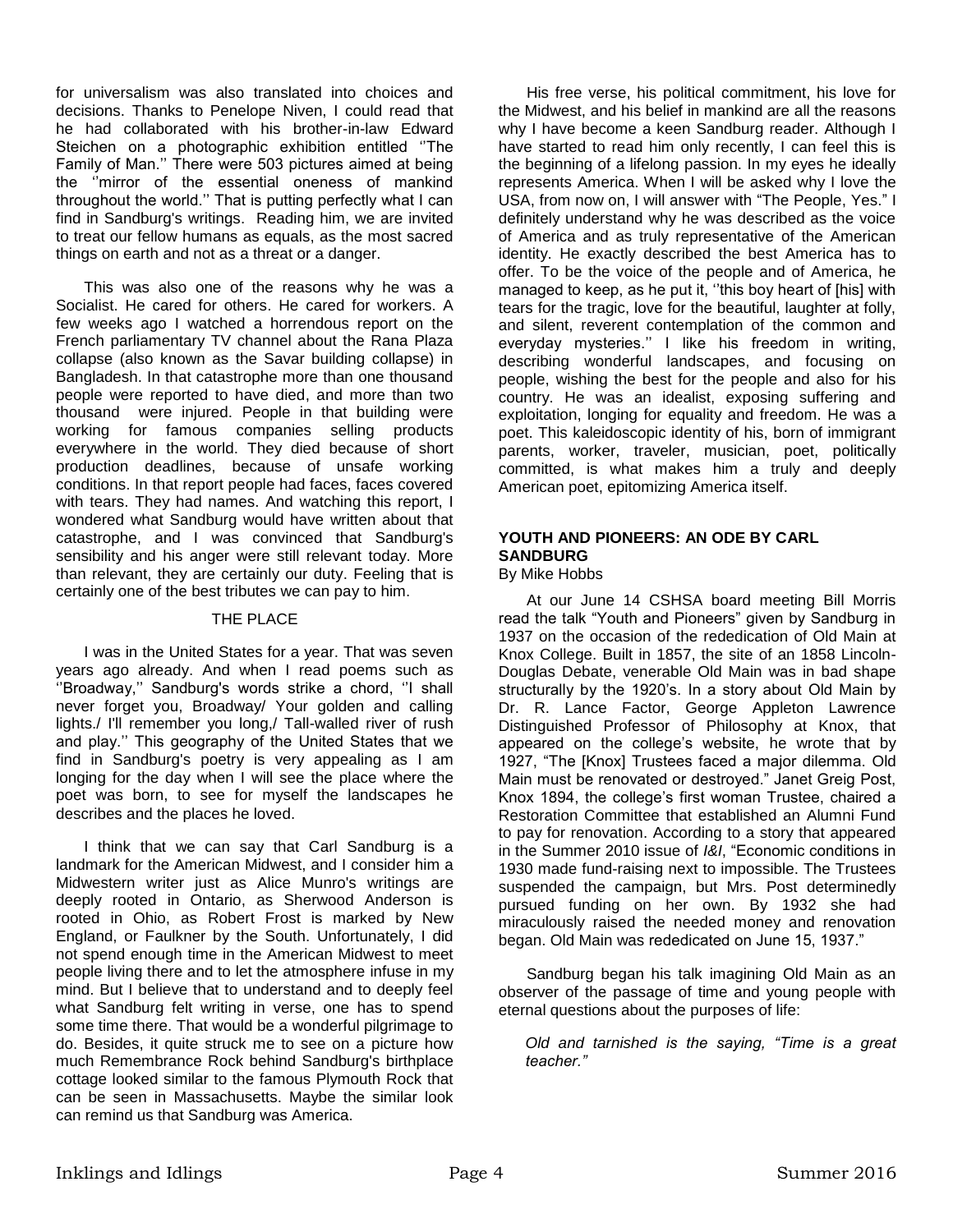

Old Main, Knox College, Galesburg, IL

*Many here today feel that if Old Main of Knox as a living structure could speak for itself it might say: 'I am a child of time. I celebrate the dignity, importance, and pathos of time.*

*'Time used me with snow and rain, wind and frost, rust and rot, till I was falling away. Unless loving and thoughtful hands had come to help me I would have prepared to vanish and become dust in the wind, a shattered form and a forgotten melody, a house melted into thin shadows.*

*'Here to my doors have come the feet, faces, and voices of the young.*

*'Here from my windows generations of the young have gazed out on the world, gazed in on themselves, some asking questions. 'How and why do we live? And while we live what is worth looking at, what is worth listening to? What might be worth dying for?'*

*'Shoes have worn my doorsills, sleeves smoothed and softened my banisters, cries and laughter tumbled along my hallways, human associations making me across the years into a breathing instrument.'*

Sandburg marveled at the challenges and changes in the preceding hundred years and what Americans had accomplished:

*Those Knox pioneers of 1837, the year Abraham Lincoln moved from the village of New Salem to begin law practice in the city of Springfield, how could either they or young Lincoln read the fog, the mist, the faint cross lights of the future?*

*How could they know they were a fated bridge generation?* 

*Who could tell them they were moving from a society of farmers and land culture into a machine age where the claims of a new system of industry,* 

*transportation, finance, and its owners and controllers, would bring a changed national picture?*

*The shrewdest fore-teller among them, in the somber chaos of nearly twenty years later, in his House Divided speech, was to say, 'If we could first know where we are and whither we are tending, we could better judge what to do and how to do it.'*

*In the sciences of chemistry and physics then were pioneers restless as any on the western prairies, beginning to perform the impossible things that until done they were told couldn't be done.*

*Whether you pressed inward to the American mind or outward on the flow of the huge, diverse American landscape, you found personal ambition mixed with love and sacrifice, interwoven with the tantalizing and indefinable American dream.*

*Was a humanity older than Shakespeare, older than the Bible, trying to arrange a new human scheme for the Old World to look at and be glad over?* 

Would a pioneer spirit be needed in the next hundred years, he asked:

*Because the frontier and the free land is gone are we to lose the word 'pioneer,' had as the wood of an old ox yoke, homely as a one-room log cabin, fierce as famine, flies and vermin, tough and stubborn as men and plows breaking unbroken sod, mystic as rainbow lights on horizons not yet reached by man?*

Frontiers would remain, but they would be different. They would tend more to improving human relationships and the human condition:

*Scholarly engineers and inventors harnessing invisible brute forces to do the heavy and backbreaking work formerly done by man -- are they not pioneers?*

*Shall we say across the next hundred years there will be more pioneers making headway favoring human solidarity as against war and strife among nations and men, making headway on the conditions to exist between ownership, management and labor, winning changes toward better terms on which human beings shall live?*

*Yes, there will be generations taking hold as though loneliness and the genius of struggle have always dwelt in the hearts of true pioneers, as though the restless and venturing human spirit shall perform again tomorrow with exploits today declared visionary and impossible.*

*What young people want and dream across the next hundred years will shape history more than any other*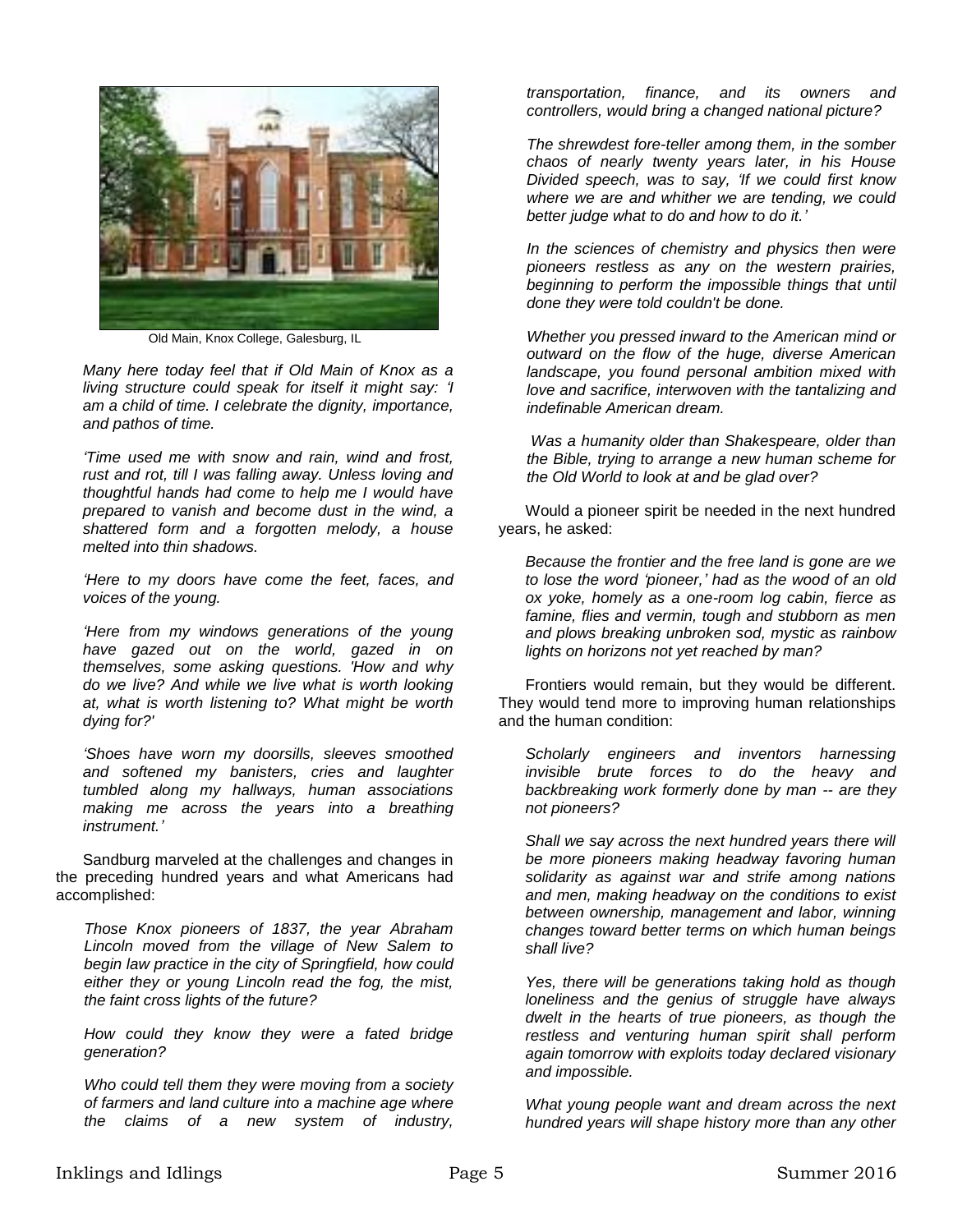*motivation to be named. Youth now living and youth as yet unborn hold the deeds and the secrets of the folds to be unfolded in the shapes to come.*

*None shall look at this hour and say we did not have hope and faith in them. The mystery of justice between man and man, nation and nation, shall take on new phases. Dreamers of deep sacred dreams, finders and welders, sons and daughters of burning quests, shall come.*

*In plain work done with honesty, in actions of courage and endurance lighted with inner humility, lighted sometimes with a fine balance of motives as between freedom and discipline, they shall clothe human dignity with new and wider meanings.*

Sandburg imagined Old Main having the confidence and optimism, as he had the confidence and optimism, that the pioneer spirit with the young as its vanguard would continue:

*Old Main as a living instrument today might be saying:* 

*'One thing I know deep out of my time - youth when lighted and alive and given a sporting chance is strong for struggle and not afraid of any toils or punishments or dangers or deaths.*

*'What shall be the course of society and civilization across the next hundred years?*

*'For the answers read if you can the strange and baffling eyes of youth. Yes, for the answers, read, if you can, the strange and baffling eyes of youth.'*

### **SANDBURG BIRTHPLACE & THE SULLIVAN FAMILY** By Mike Hobbs

In early March Michigan resident Kenneth A.Willis placed a message on our CSHSA website sandburg.org that he had seen the Winter 2012 issue of *I&I* which contained a story about Tom O'Brien who in the 1930's had lived at 313 E. Third St., the building which is now the Carl Sandburg State Historic Site's Visitor Center. O'Brien's maternal grandparents, Thomas J. and Ellen Sullivan, had owned the homes at both 313 E. Third and 331 E. Third, Sandburg's birthplace, since the early 1900's. The *I&I* story showed a photograph of young Tom O'Brien and his grandmother Sullivan standing in front of the home at 313 E. Third in the mid-1920's. Mr. Willis wrote that Ellen Sullivan was his great grandmother. He e-mailed this photograph of the Sullivan family, including his great grandmother, in front of the cottage in 1908 where Sandburg had been born thirty years earlier



Sullivan Family in Front of 331 E. Third St., Galesburg, IL, 1908. Courtesy of Kenneth A. Willis.

### **REV. ALAN JENKINS & SANDBURG** By Mike Hobbs

Rev. Alan Jenkins (1903-1971) was pastor of Galesburg's Central Congregational Church in early January 1953 when Sandburg appeared there on the occasions of his 75th birthday and release of his autobiography *Always the Young Strangers*. Rev. Jenkins was Central's pastor from 1943 to 1953. He graduated from Amherst College in 1924. He had formed a friendship with Sandburg, corresponded with him, wrote about him, and served on the board of the Carl Sandburg Association in Galesburg. In April CSHSA Treasurer Rick Sayre shared two of Rev. Jenkins' Sandburg stories, part of a collection of Sandburg-related items recently donated to Monmouth College's Hewes Library by Jeanne Robeson, daughter of Clarence Gittings.

One of those Jenkins' stories is entitled "Dinner With Carl Sandburg." It appeared in the periodical *Advance* in October 1946. *Advance* was published by the General Council of the Congregational and Christian Churches of the United States from 1934-1958. The story provides some interesting insights into Sandburg's character. Here are portions of Rev. Jenkins' story about his encounter with Sandburg at Connemara:

*I have long admired Carl Sandburg. He has been for me a kind of secular psalmist, celebrating the marvel and mystery of the common-place. 'There is poetry in neckties,' and likewise in deserted brickyards, fogs, skyscrapers. Also I have found in Sandburg a firstclass prophet. There is a moral interpretation of history involved in such lines as 'the earth is strewn with the burst bladders of the puffed up.' From a formal theological standpoint, Sandburg might be called an agnostic with overtones. Certainly he is no theist. But for me he has always illustrated the basic religious attitude of non-attachment to things and institutions and deep attachment to people. And he has a homely, helpful faith:*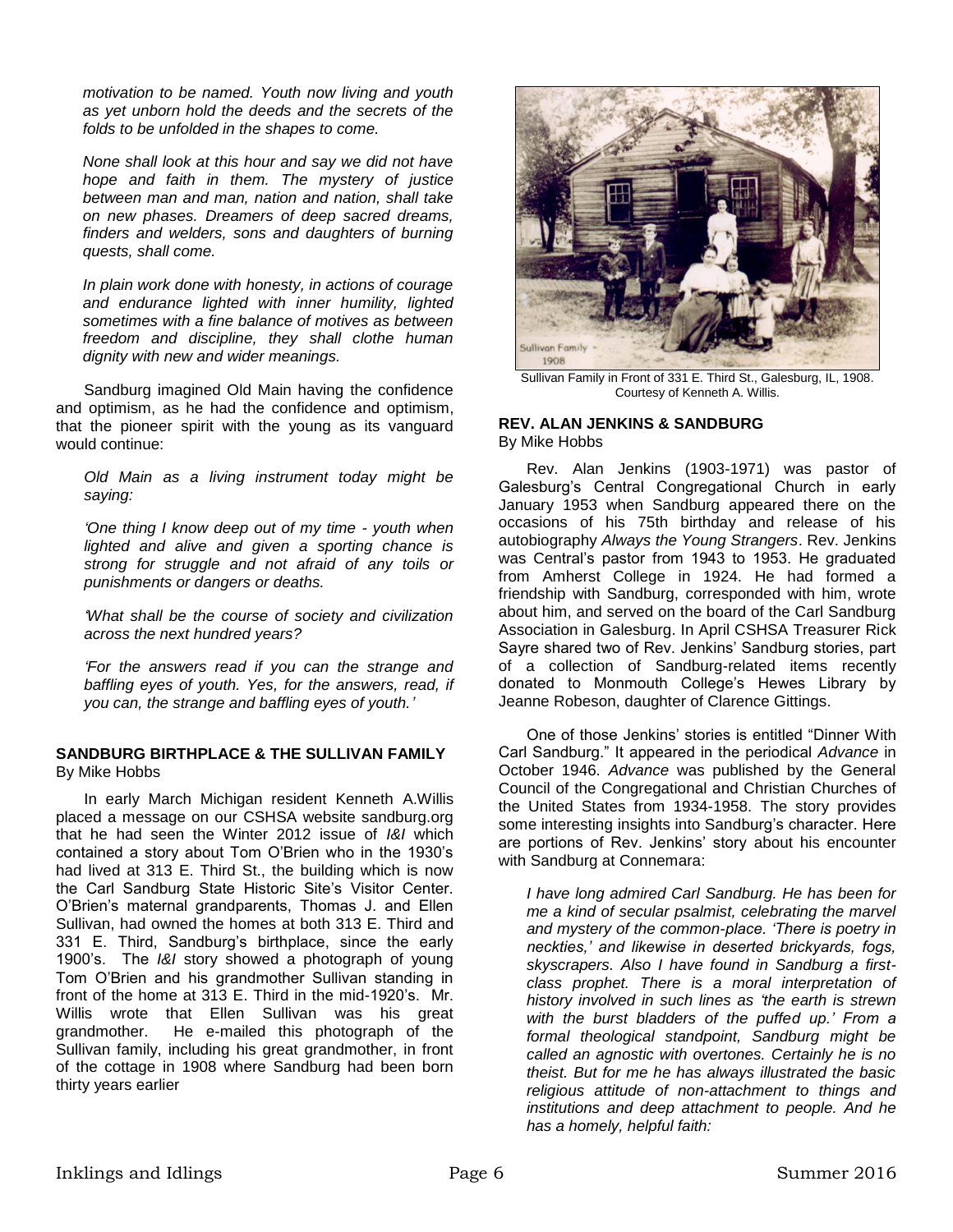*'It's going to come out all right—do you know? The sun, the birds, the grass, they know They get along—and we'll get along.'*

*Recently my wife, my daughter, and I had dinner with the poet and family in their new home in the North Carolina hills. I want to share some of my memories of that visit.*

*Mrs. Sandburg, smiling, welcomed us. She made us feel like old friends, meeting again after a space of years. She had white hair, eyes that were youthful and kind, a soft clear voice. She introduced us to her three daughters, two grandchildren, and a young man who was doing secretarial work for her husband.*

*The poet appeared. There was nothing about him to suggest the 'Lord of the Manor'—no hint of swagger, no proprietary air. He was dressed simply with his shirt open at the neck. His face was rugged and alive with thought. The gray hair that flops around in some of his pictures had been neatly combed and parted. He greeted us, and we felt that the whole man was in the greeting.*

*We sat down to a well-prepared meal of vegetable soup, mutton, goats' milk, brown bread spread with goat-butter, watermelon, and coffee.*

*Our table-talk ran from the personal to the philosophical, had now to do with the nation and now with Galesburg, Illinois (where the poet was born and where I now live). Some of our conversation centered about the writing done that day—the poet reading to us from his manuscript. What he shared with us was part of a fictional treatment of American history—a scene dramatizing the tensions of 1860 via a conversation between two young people in Pike County, Illinois. Our talk lasted for two hours and a quarter—which, by a somewhat Swedish coincidence, was precisely the length of time our coffee held out!*

*Let me note here some characteristics of Carl Sandburg as these were suggested at the dinner table.*

*I was struck by the poet's mental and emotional balance as reflected, for example, in his modesty. He takes his success as a kind of tentative ovation. 'There's no way,' he said, pondering his Galesburg birthplace which friends are turning into a memorial, 'of guessing posterity's opinion. They haven't yet got around to polling the unborn!' He expressed concern lest he 'let down' his memorializing friends. 'I might do something rash,' he said, adding solemnly as a simple statement of fact, 'I have done rash things.' The wide welcome given 'The War Years' had come, he said, as a surprise—he had expected a very limited appreciation. Referring to friends who would*  *like to do his biography, the poet laughingly dismissed the thought with a cryptic 'Biographies and birthplaces!' Sandburg the artist is aware of work well done and of an audience over many lands, but another Sandburg keeps saying 'The last word is not with the living.' The philosopher in Sandburg keeps the artist modest.*

*Over our goats' milk and coffee I was aware of another phase of the poet's balance—his humor, especially self-humor. Sandburg can smile at himself. Once, having almost used the wrong case for a pronoun, he stopped and chuckled 'We verged on the ungrammatical that time!' Apropos, again, the restoration of his birthplace, he recalled a story abut an ancient Greek. When friends announced that they were planning a statue of him, this worthy replied 'Maybe you'd better wait and see if anyone asks 'Why haven't they put up a statue of that fellow?' Our host often laughed in an explosive, whole-hearted 'Ho! Ho!' way.*

*Spontaneity is another Sandburg characteristic. Unpremeditated, I am sure, was his remark over a chunk of watermelon—'Let's quit mistering each other. I'm Carl and you're Alan.' Then he extended his hand. As spontaneous was his singing at the table of Hood's 'Song of the Shirt.' Sandburg had been speaking of the exclusive concern of some abolitionists with the evil of slavery. Reformers like Harriet Beecher Stowe and William Lloyd Garrison were blind, he said, to industrial evils such as the exploitation of mill-workers in New England. The Stowes and the Garrisons did not hear the cry in their midst:--*

*'O God! That bread should be so dear, And flesh and blood so cheap!'*

*Sandburg sang Hood's moving lyric with much feeling, and the tune was beautiful.*

*Sandburg's intense concern over what happens to people was in that song, too. In the pastoral setting of Connemara Farms he carries about with him, as once on the hard noisy streets of Chicago, the troubles and dreams of men everywhere. Currently he is distressed over the rift in our relations with Russia. He deplores atomic-bomb politics and the incitements to a 'Holy War' coming from certain church groups. He remarks upon the irony of a Secretary of State who, hailing from a poll-tax state, is displeased over the lack of democratic procedures in Bulgaria. More than once Sandburg referred to Churchill's Missouri speech* [Sir Winston Churchill's famous "Iron Curtain" speech given at Westminster College, Fulton, MO on March 5, 1946] *as a tragic blast. Over the quiet horizons of Flat Rock, North Carolina, this lover of the Family of Man sees hints of*